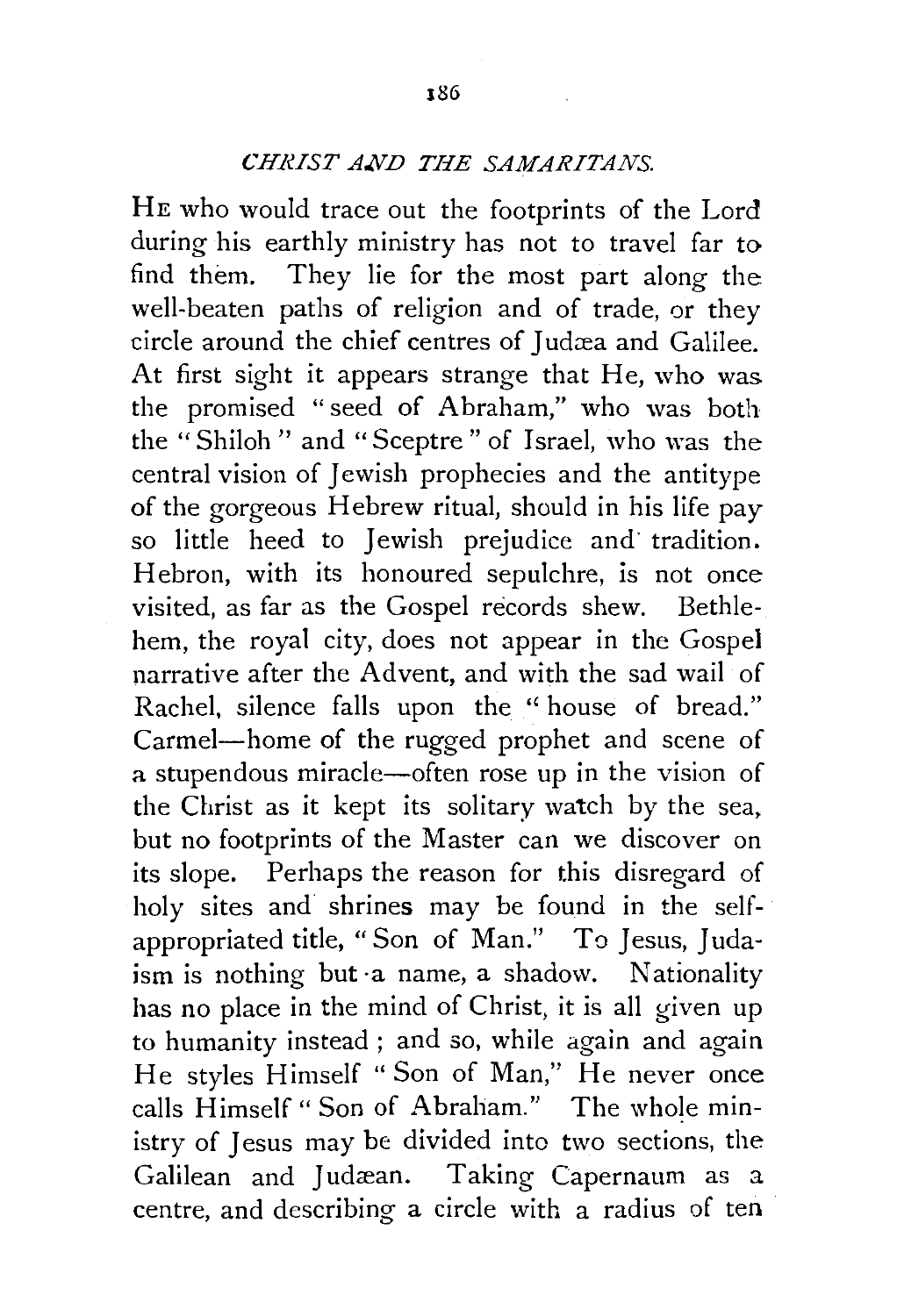miles, we shall include nearly the whole of what we may call the Galilean Gospels ; while taking the Temple as a centre, and describing another circle of equal radius, we shall include nearly all of the Judæan Gospels. Between these two points the life of Christ oscillated.

Separating the two provinces was a strip of country inhabited by a mongrel semi-alien race, the Samaritan. It is not to our purpose to account for the ever-widening breach that lay between Samaritan and Jew. It is sufficient to know that the rancour of national jealousy had been embittered by the ad dition of the *odium theologicum*, until between the neighbouring but rival races a wide chasm had been formed which completely severed both their religious and their commercial life. The Jew scorned the Samaritan, the Samaritan hated the Jew ; and in the days of Christ the Hebrew Separatist would not even accept a kindness at the hands of the despised  $\partial \lambda$ λο $y \in \mathcal{Y}$ . Here then is a problem, How will Christ treat this long-standing feud? Coming to correct abuses, to restore society upon another and firmer basis, what will He do with the deep abyss of prejudice which runs athwart his path? Will He pass around it, and simply ignore the strange phenomenon? Will He by word and action widen the chasm already too deep and wide? Or will He exalt the valley and bring low the mountain, that He may join the twain in one? Let us see.

1. When Christ speaks of the Samaritans it is in *words* of *favour and of commendation.* In St. Luke (Chap. xvii.  $11-20$ ) we have the narrative of a remarkable healing, which the other Evangelists omit.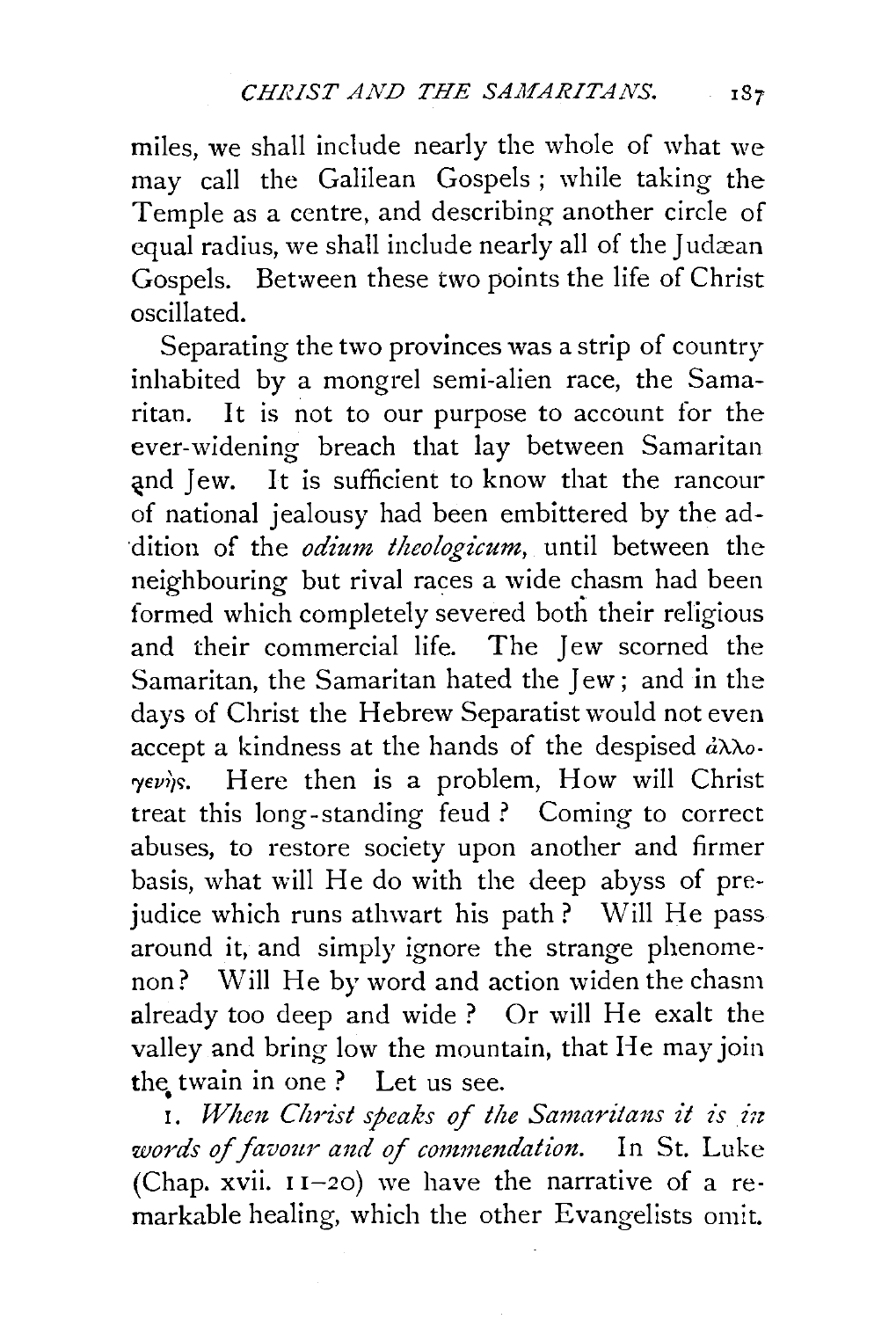Coming to "a certain village," a strange cry greets the Master. Over in front, some distance off, ten lepers stand. Reaching out their scaly hands, they cry aloud ( $\hat{\eta} \rho a \nu \phi \omega \dot{\eta} \nu$ ), "Jesus, Master, have mercy on us." Without waiting to come  $\mu$  to them-for the  $\epsilon \lambda \epsilon \eta \sigma \omega \eta \mu \hat{a} s$  must have a quick response-Jesus replies, "Go, shew yourselves unto the priests." Miraculously cleansed while passing hastily along the road, the nine stay not a moment to thank the wonderful Healer; but one returns to give glory to God, falling prostrate in his gratitude at the feet of his new-found Saviour. St. Luke tells us, laconically, "And he was a Samaritan." But Christ does more. He draws a comparison between the thankless nine and the grateful one, and turning round to his Jewish auditors, He speaks words of commendation that go resounding up into heaven, " There are not found that returned to give glory to God, save this stranger." "This stranger." What a rebuke to their national pride! As if He said, "'Stranger,' you call him, but he was co-heir· of suffering and woe with your nine countrymen ; and, more noble than they, he has returned to give God thanks." The Son of Man finds humanity hidden in the guise of Samaritan speech and leprous scales, and He stoops to embrace it, to exalt it. In a Samaritan He finds the truest worship of Jehovah, offered not on Moriah, nor yet on Gerizim, but by the wayside.

Another occasion when Christ is led to speak favourably of the Samaritans, is in the exquisite parable (if it be a parable) of the good Samaritan. We need not repeat the details of the hapless journey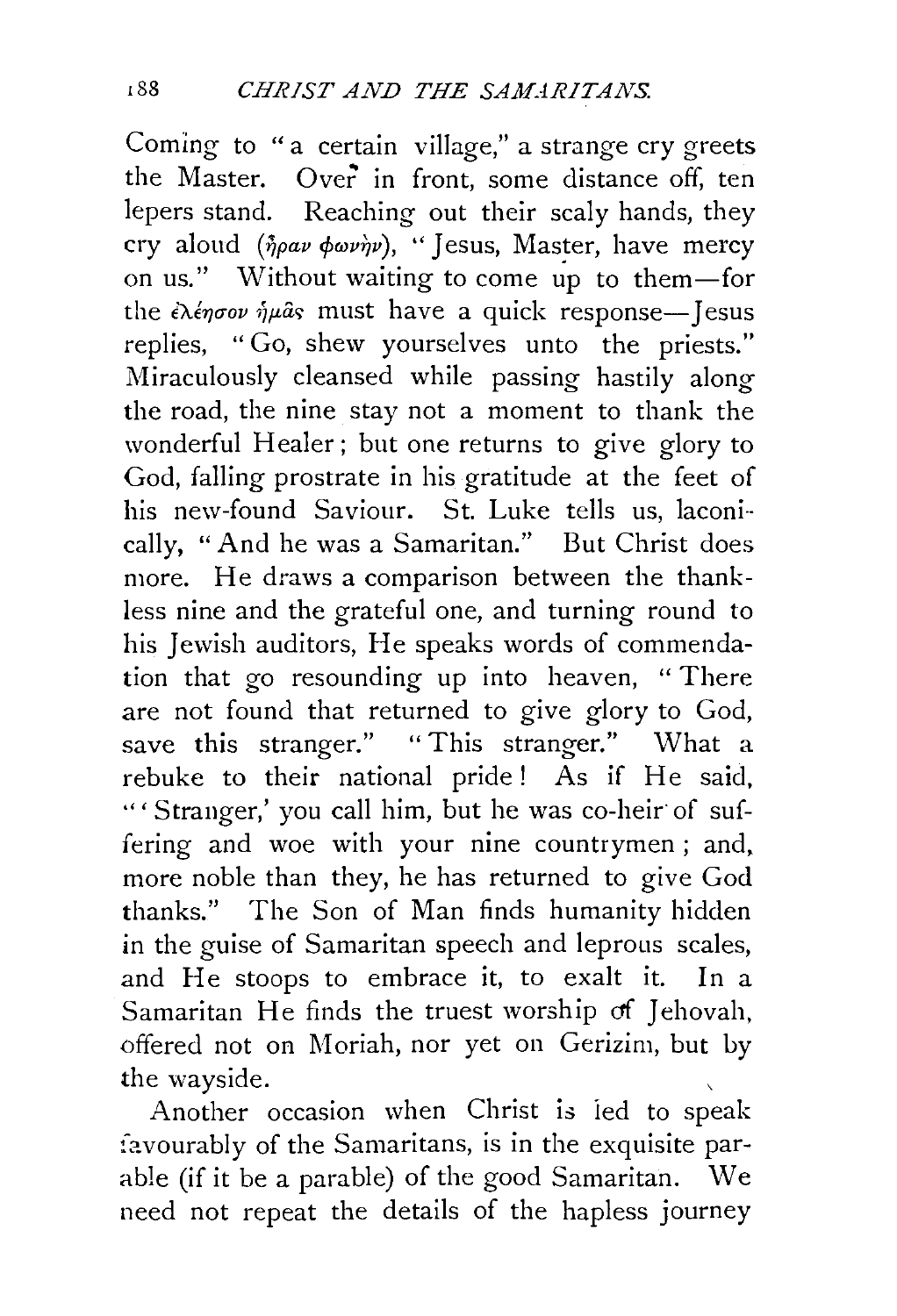and misadventure of the "certain man" who wen: down from Jerusalem to Jericho. We have again the same comparison drawn between the Samaritan and Jew, to the eternal honour of the one and the eternal shame of the other. In this case, however, the lines of comparison are made more sharp and vivid. The ten lepers occupied the same low level of physical suffering and social outlawry ; but now the Samaritan is placed beside the very *elite* ot Judaism, the Priest and Levite, and the Master uses their selfish inhumanity as a foil to throw out more clearly and brightly the noble generosity of the "stranger." And, by the way, how comes the Samaritan here, in the dangerous defile near the Jordan? True, the necessities of business might call him thither, but it almost seems a going out of the way-an *anatopism*, if we might call it so-to set down the Samaritan so far from the ordinary routes of Samaritan travel. But it serves the Master's purpose. He has answered the broad question, "Who is my neighbour?" and at the same time He has lifted out of the mire a name which for long centuries has been trodden under foot of prejudice and pride. Henceforth through the ages mankind awards its praise and lavishes its admiration, not upon the Priest- or Levite-Jew, the heartless hirelings of the Temple, but upon the anonymous "stranger," who sacrifices oil, and wine, and money, nay, even himself, to the need and misfortune of a beaten deserted foreigner. 1

Now here else-except in one instance which we shall notice shortly-do we find amongst the words

' His nationality is implied in the narrative.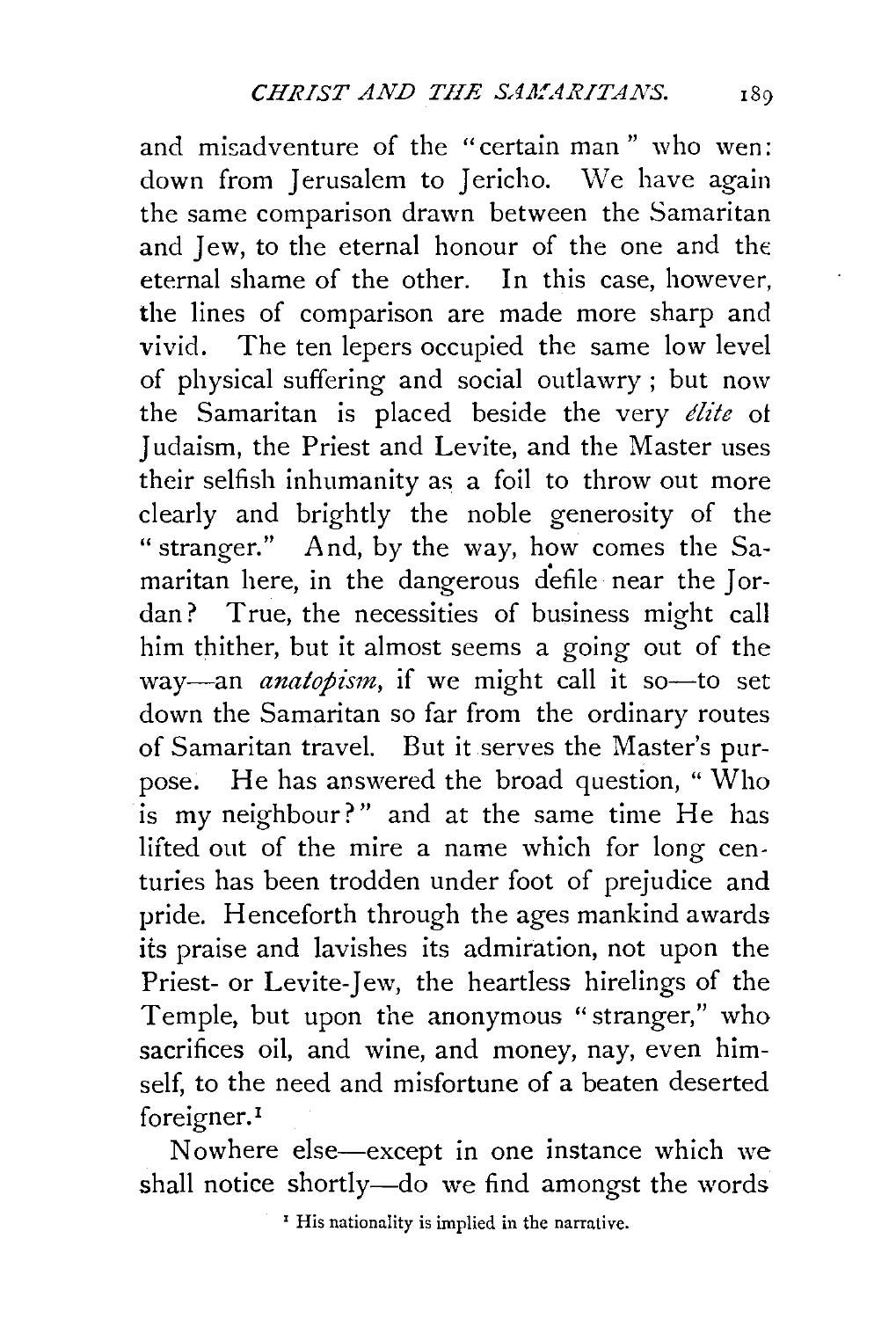of Christ any mention of the Samaritans; but among his unrecorded sayings there were doubtless many references to the outcast race. Indeed, in one place we find the Jews charging Him with being Himself a Samaritan (John viii. 48). True, the Rabbis tell us this expression was often used as a by-word of reproach and anger, but in this case it is something more than a taunt flung red-hot from the hasty lips -0f Passion. It assumes the nature of a deliberate charge. What was a mere whisper has passed into a common rumour ; and the rumour, rolled on from mouth to mouth, has grown, like a man of snow, into solidity and shape. It is no longer the hasty taunt, but the summing-up of what was common conversation among them. " *Say we not well* that thou art a Samaritan, and hast a devil?" And why should they speak thus ? Surely not because they are in doubt as to his nationality, for it was well known that He came forth from Galilee, from Nazareth. But it might be-may we not say it *must* be ?--because of his strong Samaritan leanings. He has visited them, has often spoken of them, has held them up to their gaze; and that, not as the refuse of humanity, fit only for the Gehenna of perditior., but as models for their imitation. This is the vinegar which sets their teeth on such rough edge, and makes their lips speak in ·caustic rasping words. And, by the way, it is worth a passing note how Jesus replies to the double accusation. The second charge, "Thou hast a devil," He answers with a solemn  $\omega \kappa \xi_{\chi} \omega$ : but to the former ·charge, "Thou art a Samaritan," He deigns no reply, .He answers only by an eloquent silence.

*2. Christ seeks to remove the pre/udice of* his *dis-*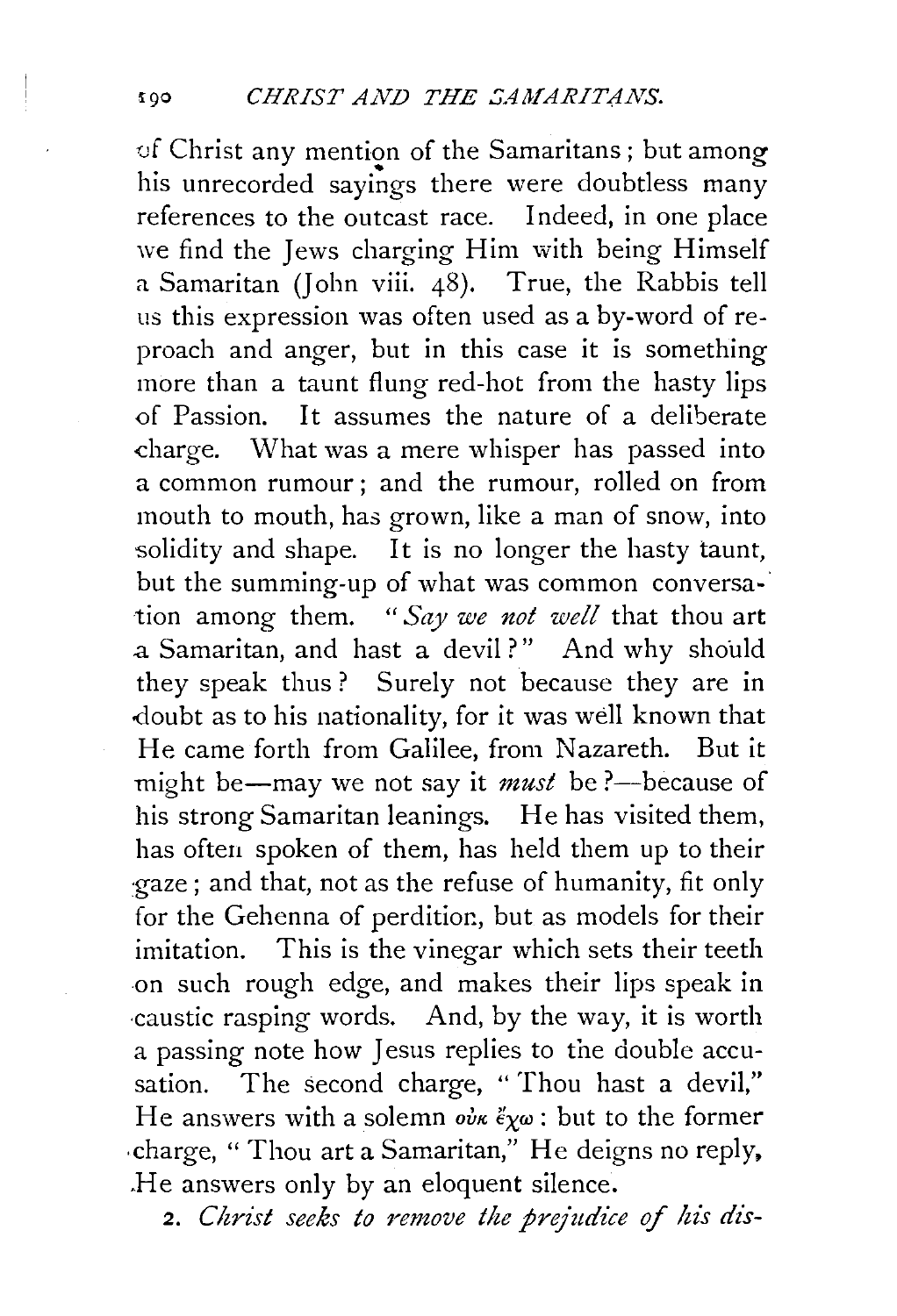*ciples by personal contact with the despised race.* In the commission given to the Twelve we find one command that seems to run contrary to the whole drift of Christ's teaching and example. He tells them, "Go not into the way of the Gentiles, and into any city of the £amaritans enter ye not" (Matt.  $x, 5$ . What means this exception to the general rule of Christ's words, and to the general tenour of his life ? The reason lies not far off. The disciples are yet men of narrow views ; the angles of their sharp prejudices have not yet been worn down by 'friction with the outer world. What right (to their mind) have the Gerizim idolaters to the privileges of this new kingdom when David's throne is rebuilt upon the ruins of a Cæsar's? How can the Galilean fishermen chaunt the Bethlehem refrain, "Good will toward men," when they are ready to call down upon those who slight them the swift avenging fire from heaven? Here, then, is the reason, and the only .one. The disciples themselves are lacking in the essential qualifications for a Samaritan ministry. Their dreams of earthly aggrandizement must be laid aside ; ambition must give place to love; their bigotries must be plucked up by the root and burned *in* the fire of Pentecost; their sympathies must be broadened and deepened ; from the Son of Man they must learn the lesson of humanity, before they can thrust their sickles into the harvests that wave and whiten upon Samaritan fields. Till then the Saviour's command is but the language of Infinite Wisdom. where insight ripens into foresight.

And how does Jesus discipline his followers, and tone down their rough prejudices ? By· bringing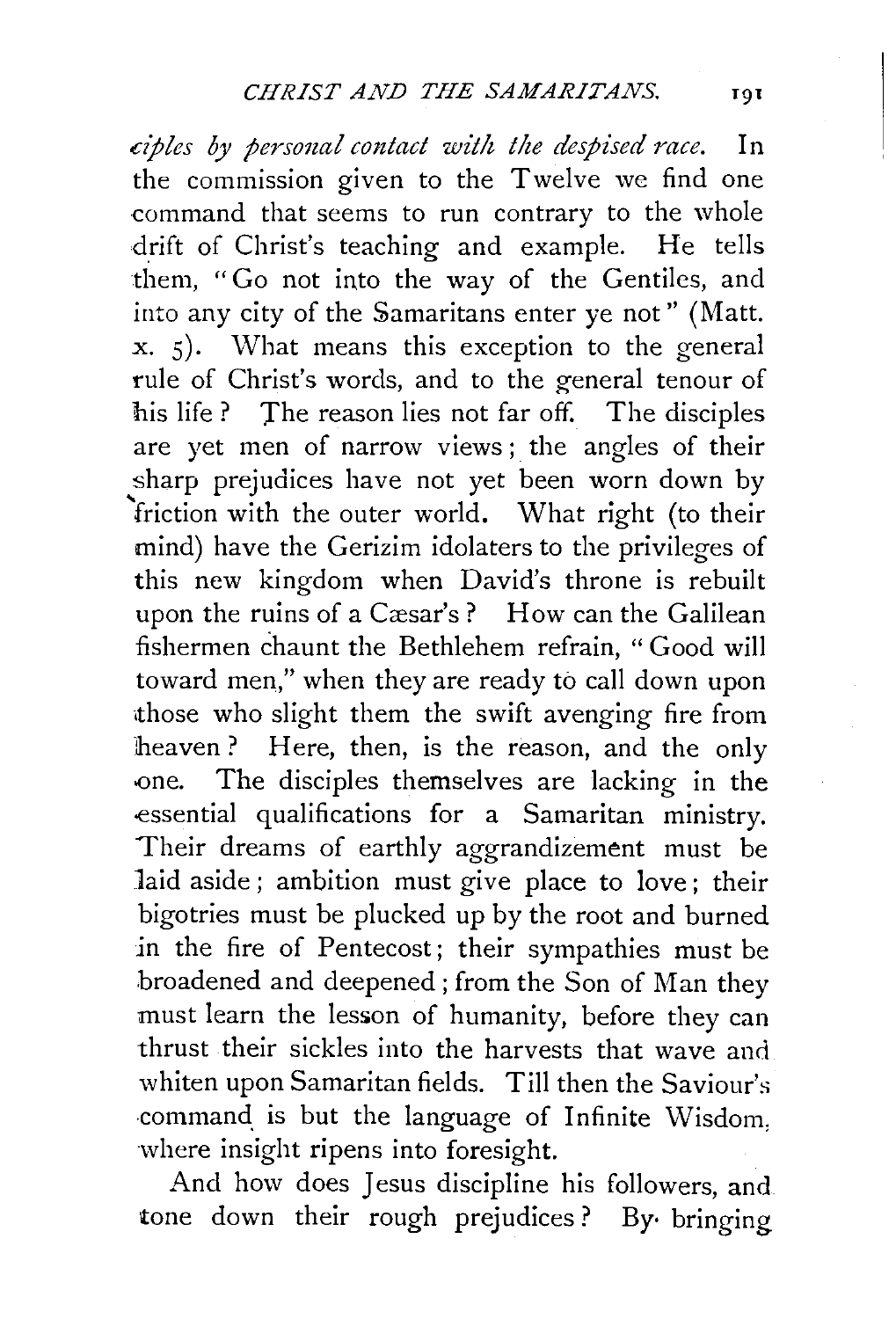them into personal contact with the Samaritans. In St. John (Chap. iv. 4) we have a somewhat singular expression. They are about to make the journey from Jerusalem to Galilee, and the Evangelist inserts a brief sentence which is itself the key of the whole chapter: "And he must needs go through Samaria." Now why was this  $\ell \delta \epsilon \ell$  - this needs-be? Was it because. this was the only possible route ? Nay, there were at least three roads leading from Jerusalem to Galilee : one veering to the west, and joining the main caravan - road along by the sea; another striking eastward, and passing Jericho up by the giver of the Jordan ; while the third led northward by Bethel and Sychar. Although the third route was most direct. the others were frequently taken. Indeed, the Jordan road was often chosen in preference by the Jews, just for the sake of evading intercourse with the hated Samaritans ; and once at least the Lord led his disciples up to Jerusalem by way of Jericho (St. Luke xix). It was not therefore any topographical needsbe that now compelled the Saviour to take the northern route. It was rather the necessity of some hidden purpose lying deep in the mind of Christ, a\_ purpose we may read in the expanded details of the journey. He leads his disciples through the heart of the alien country. By Jacob's well, by Joseph's sepulchre, by Gerizim with its blessings and by Ebal with its heavy curses, He reminds them of their common origin, how Samaritans and Jews are fellowheirs of a glorious history. But more. He sends them to do business with the men of Sychar, to "buy meat." He brings them face to face, voice to voice, that they may recognize their common brother-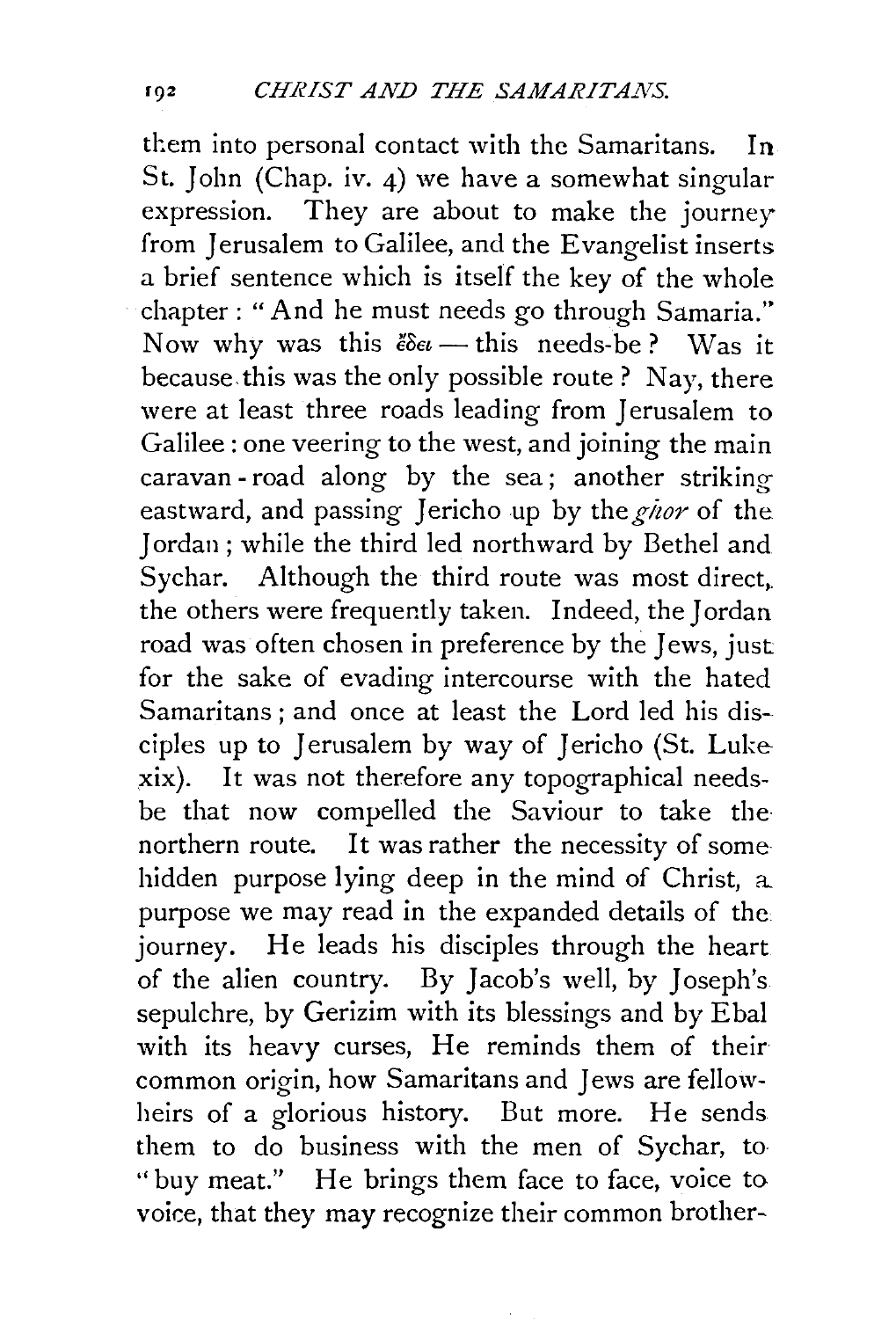llood; that in the exchange of commodities and coins there may be a softening of prejudice, with all the enlightenment of a nearer vision and closer intercourse. Yea, more; He puts around his disciples the bonds of guesthood : for when the dream of the Messiah dawns upon the Samaritan mind, and they believe upon Christ, they cannot allow the new Sun which has appeared in their heavens to pass away with the daylight. They pressed around Christ, and " besought<sup> $I$ </sup> him that he would tarry with them" *(Verse* 40); and we read, "He abode there two days." The narrative is silent as to what occurred during the two memorable days of the sojourn at Sychar. We are simply told that many more were led through his persuasive and convincing word to accept Him as *ό σωτὴρ τοῦ κόσμου*, "the Saviour of the world," a higher title than the disciples even have as yet given the Lord.<sup>2</sup> Still we may easily fill up the picture drawn in outline to our hand. There would be, doubtless, a rivalry of proffered hospitality, and now here in the land would Christ and his disciples be more welcome guests than in this city. "Friend of publicans and sinners," did He find a home beneath the sin-stained roof of the nameless repentant one? From *this* desecrated temple did He drive forth the dark wings of lust and sin by the glorious light of his presence and his love, making it thus a fit abode for a new, a pure faith ? We

<sup>&</sup>lt;sup>1</sup> The  $\dot{\eta}$ *pwrwv* implies continued action; "they kept on asking," as if they would take no denial.

<sup>&</sup>lt;sup>2</sup> Only once before has the title  $\Sigma \omega \vec{n} \rho$  been applied to Christ, and that was in the angel-song at Bethlehem. The hills of Samaria thus give us the first echo of that song, and while the disciples yet look upon Christ as the Restorer of Israel, Samaria's faith outstrips them, and lays the " world " at the feet of Christ.

VOL VI. 13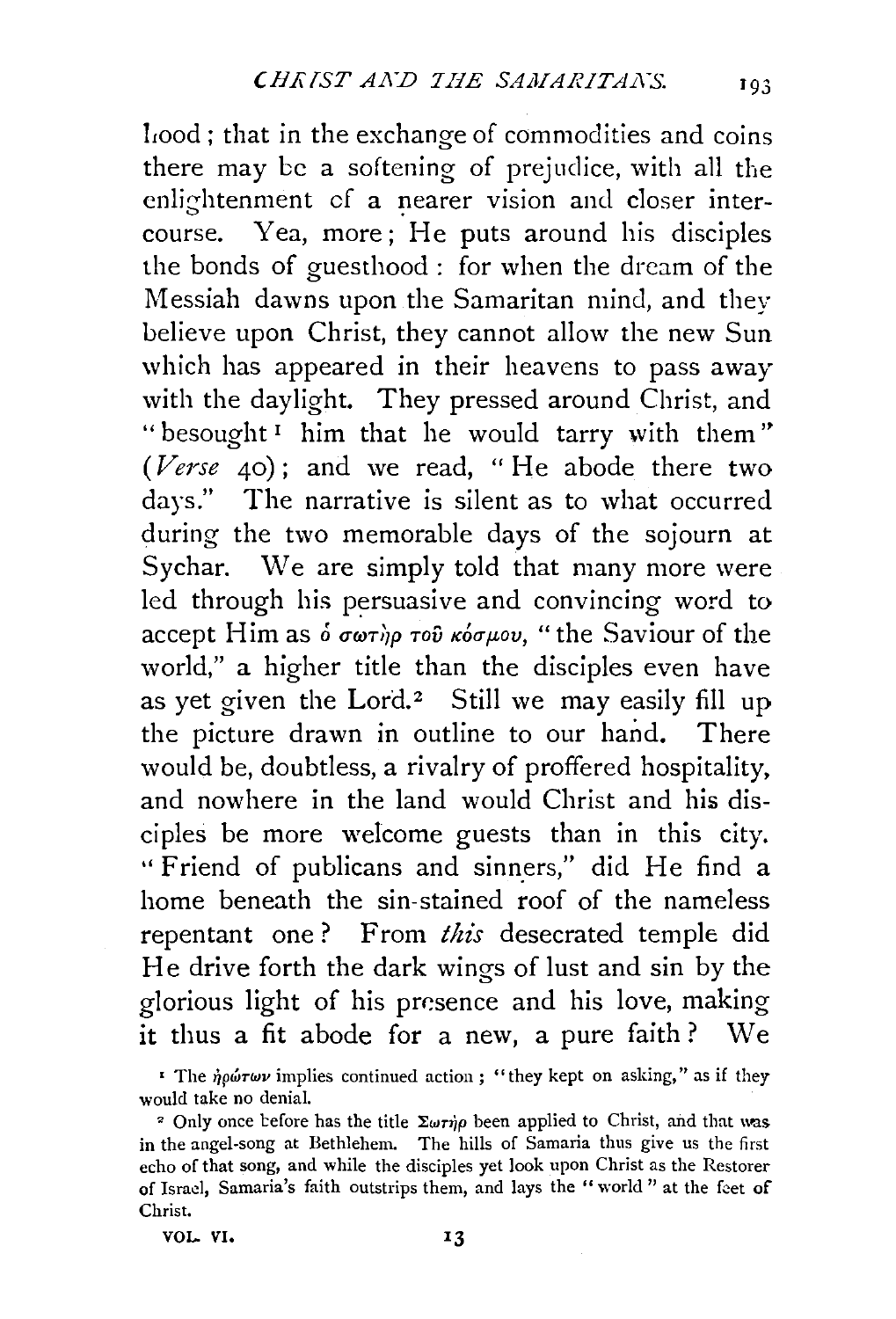may only guess the answer. But where are the disciples ? They are brought into close contact with the "strangers," they converse with them, they seal the contract of friendship by eating bread with them, they sleep on couches spread by Samaritan hands ; and, lo! their sleep is just as sweet as if they lay within the shadow of the Temple walls, or as if they were lulled to rest by the soft-lapping waves .of their own Gennesareth. The old prejudice is removed, the icy reserve is thawed out in the warmth and glow of friendly courtesies ; and as they go out after the two days' sojourn, they carry with them a bright memory and a broadened charity.

3. *Christ effered to the Samaritans the priz ilcges of his kingdom.* We need not repeat the familiar story, how Jesus sat wearied by the well; nor need we draw out the many lessons of the noontide conversation. How natural and cautious is his approach! How, little by little, He lets the light fall upon the eyes, and down into the shadowed heart of the Samaritan sinner! How He pursues the soul, and drives it from one refuge to another, until, like Noah's dove, it flies panting and weary to the Ark! With what calm majesty He replies to her light and flippant speech! $\frac{1}{1}$  And how at last He breaks upon her ear the wonderful secret of his Messiahship!<sup>2</sup> To win the erring spirit to purity and to faith, He steps over the line of Jewish conventionality; He deigns to speak to, and to ask a favour from, a Samaritan woman. In her ears He speaks one of the sub-

<sup>&</sup>lt;sup>1</sup> The  $\lambda a \lambda u \dot{a} v$  of *Verse* 42 is, perhaps, a key-word to her character. There is more speech than reason, more word than wit. It is the  $\phi\omega v\dot{\eta}$  rather than the λόγος. See Alford *in loco*.

<sup>&</sup>lt;sup>2</sup> It is the  $i\gamma\omega\sin\theta$ , the I AM of the New Dispensation.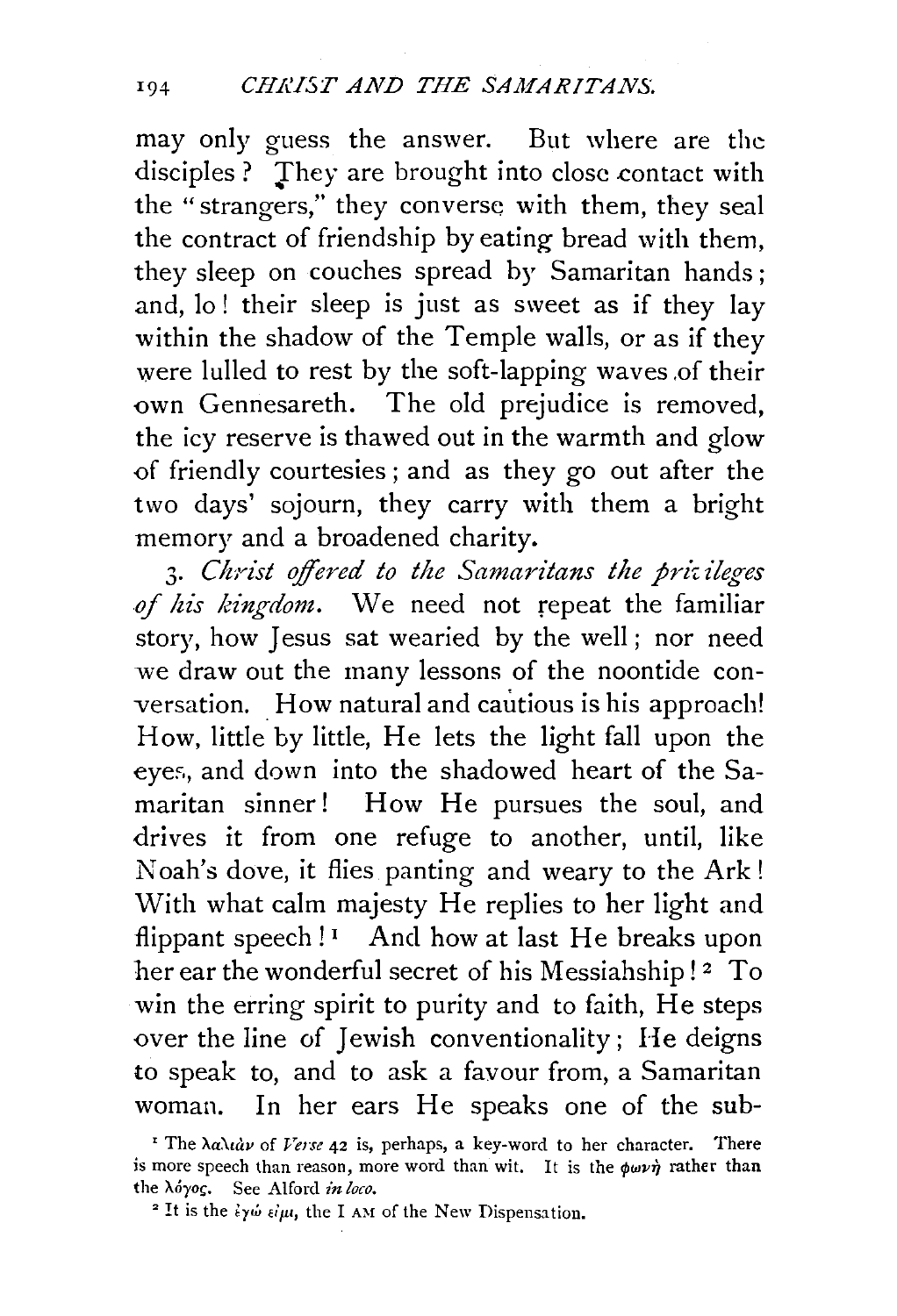limest discourses of his ministry ; and now, hard by the mount where the Law's benedictions fell, there comes another blessing, the crowning one of all, the ·confession of his Messiahship. Nor does the work .stop here, for many of the Samaritans find in Jesus the fulfilment of their long-deferred hopes, the "prophet like unto Moses." They recognize in Him the Shiloh of their "father Jacob." and they lay the homage of their hearts down at the feet of David's Son, the Saviour, the Christ!

And what is the result of all this ? Why, the -chasm is filled up ; the estrangement of centuries is reconciled; Judæa and Samaria are joined in one by 1the double ties of nationality and humanity. And . .as we pass beyond the cross and the tomb, we hear .the last charge falling from the lips of Christ : " Ye ·shall be witnesses unto me both in Jerusalem, and in all Judæa, and in Samaria, and unto the uttermost part of the earth" (Acts i. 8). "To the Jew first," as is befitting, the promises of the Gospel must come ; but Samaria must occupy the second ,place. And so, after the first baptism of Pentecost, .and the second baptism of blood, we read, " Then Philip went down to the city of Samaria,<sup>1</sup> and preached Christ unto them" (Acts viii. 5).

At length the prayer is answered, and into the fields "white unto harvest" the labourers come to reap .and to rejoice, for "there was great joy in that city" (Acts viii. 8). And then we see Peter and John the very John who would fain have called down fire upon them before-coming along the familiar road, where each hill and valley reminds them of Him who

<sup>1</sup> Probably Sychar. Comp. the  $\epsilon \ell$   $\epsilon$   $\pi \delta \lambda \nu$   $\tau \tilde{\eta}$   $\epsilon$   $\Sigma \alpha \mu$ ap $\epsilon$ ias of St. John iv.  $\tilde{\tau}$